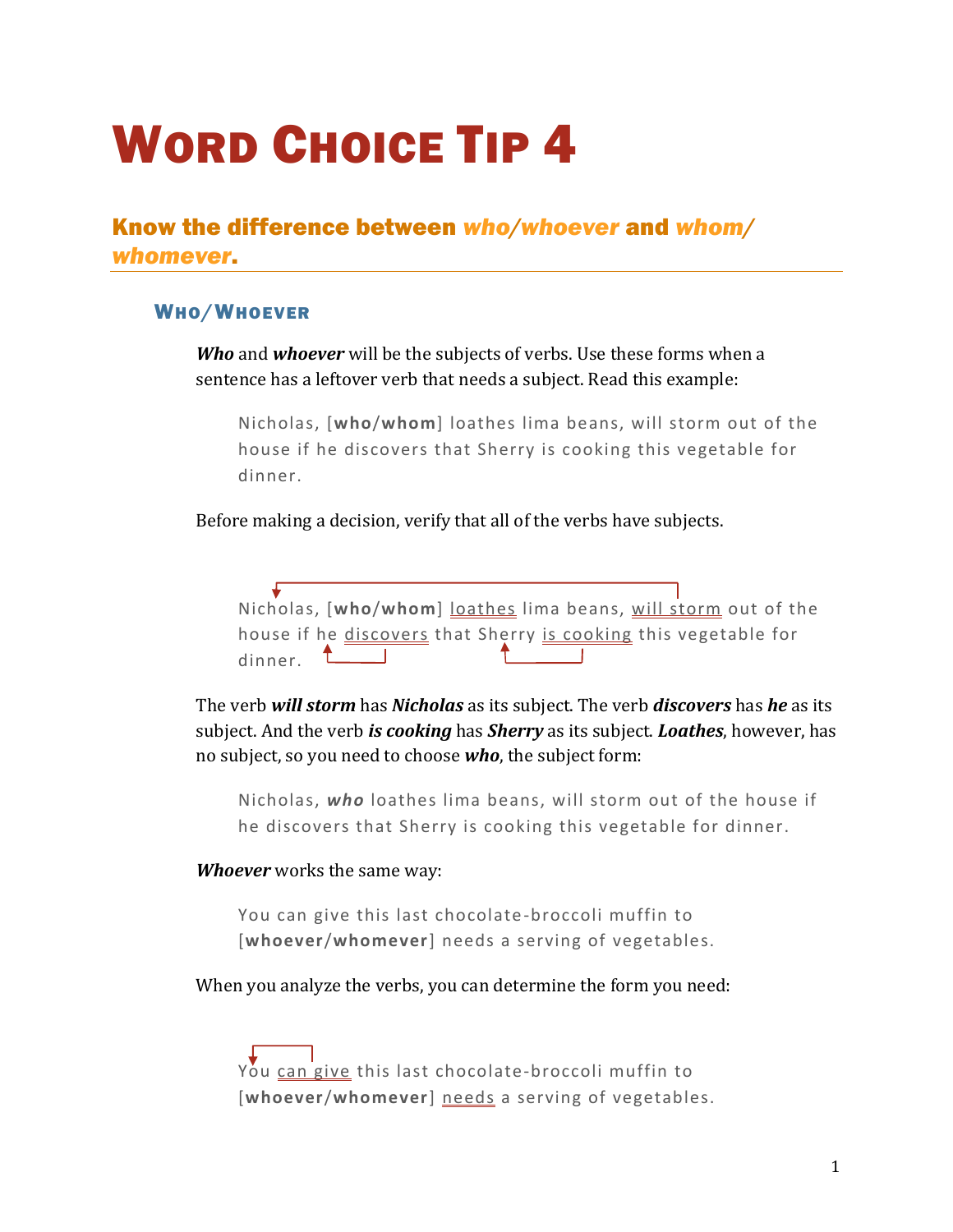The verb *can give* has *you* as its subject, but the verb *needs* is lonely. It needs *whoever*, the subject form.

You might be used to *whom* following *to*—for example, *to whom it may concern*. But in that short clause, the verb *may concern* already has a subject, *it*. A verb must have a subject, even if that means *who*/*whoever* follows a preposition like *to*.

You can give this last chocolate-broccoli muffin to *whoever* needs a serving of vegetables.

### WHOM/WHOMEVER

*Whom* and *whomever* will be objects in sentences—direct or indirect objects and objects of a preposition. Use these forms when every verb in a sentence already has a subject. Here is an example:

Georgette searched the mall for her friends, [**who**/**whom**] she found flirting with cute guys at the food court.

Before you make a decision, analyze the verbs:

Georgette searched the mall for her friends, [**who**/**whom**] she found flirting with cute guys in the food court.  $\uparrow$  1

Since the verb *searched* has *Georgette* as its subject and the verb *found* has *she* as its subject, you do *not* need another subject. Use the *object* form instead:

Georgette searched the mall for her friends, *whom* she found flirting with cute guys in the food court.

### *Whomever* works the same way:

You can give this steaming bowl of squid eyeball stew to [**whoever**/**whomever**] you want.

Notice how all the verbs already have subjects: